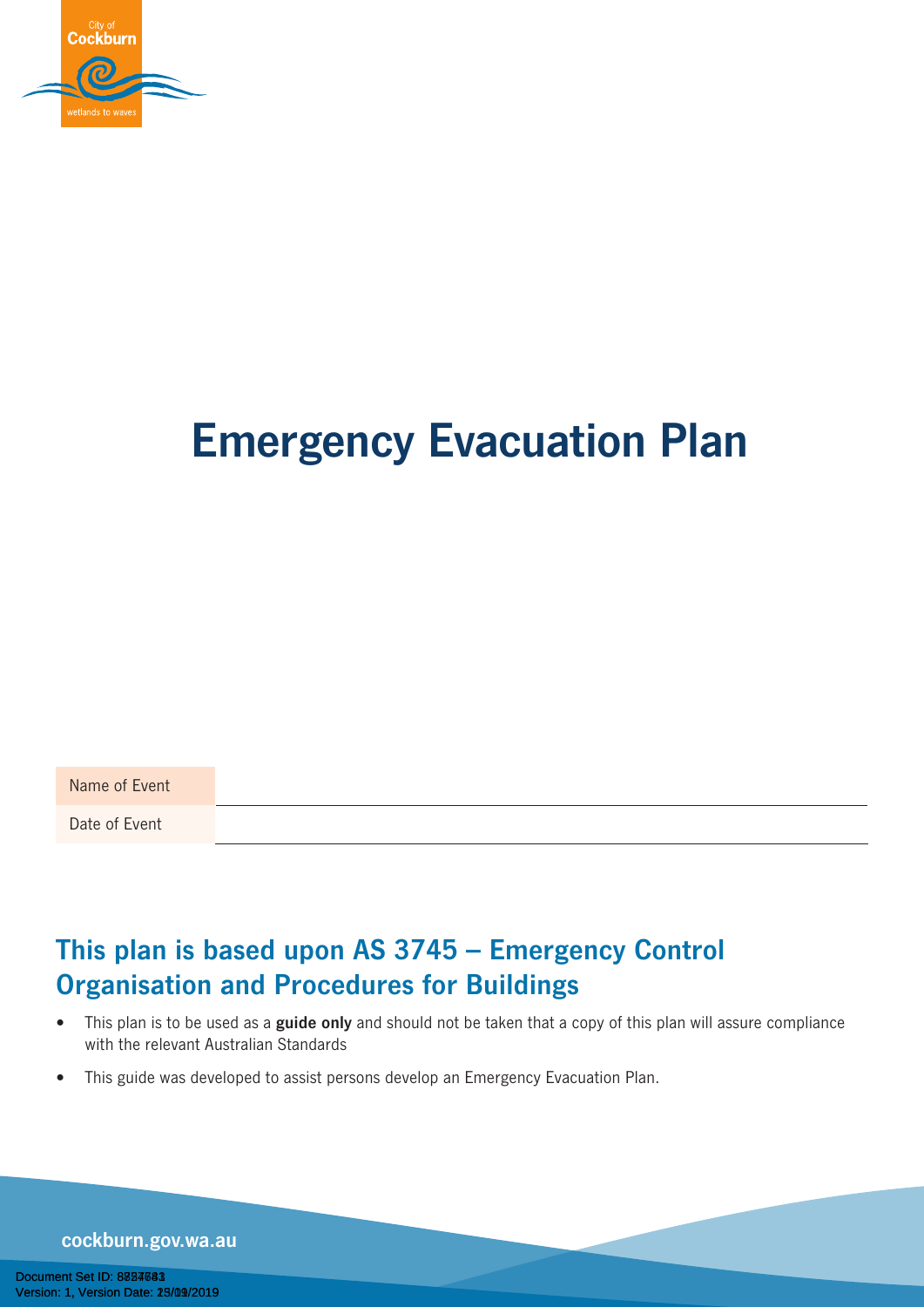

# **Table of Contents**

| 2.0 |  |  |  |
|-----|--|--|--|
| 3.0 |  |  |  |
| 4.0 |  |  |  |
| 5.0 |  |  |  |
| 6.0 |  |  |  |
|     |  |  |  |
|     |  |  |  |
|     |  |  |  |
|     |  |  |  |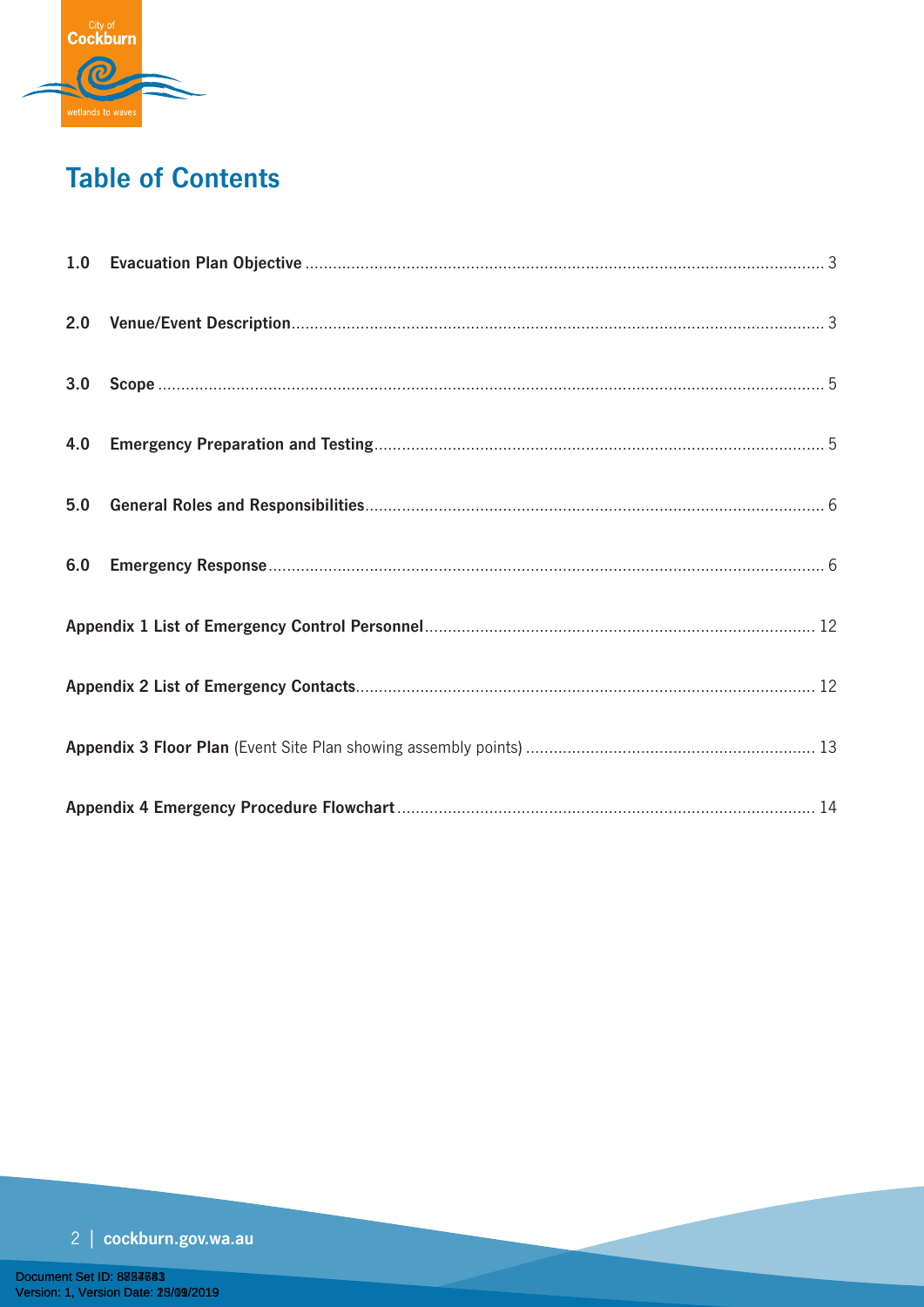

# **1.0 Evacuation Plan Objective**

To clearly define the process to be followed in the event of an emergency situation occurring at the (venue/event name). The procedures in this plan should not be regarded as rigid but rather as flexible guidelines to be used to address any unanticipated emergencies.

This plan will be used by the staff as a "living document" to set out the following;

- The potential emergencies that are applicable to the use
- The written procedures developed in response to the potential emergencies
- The staff members responsible for particular actions in an emergency situation
- The ongoing education and training proposed as part of the overall strategy.

### **2.0 Venue / Event Description**

A detailed description of any buildings

The intended use of the buildings or venue

Operating hours

Description of Activities taking place at the venue/event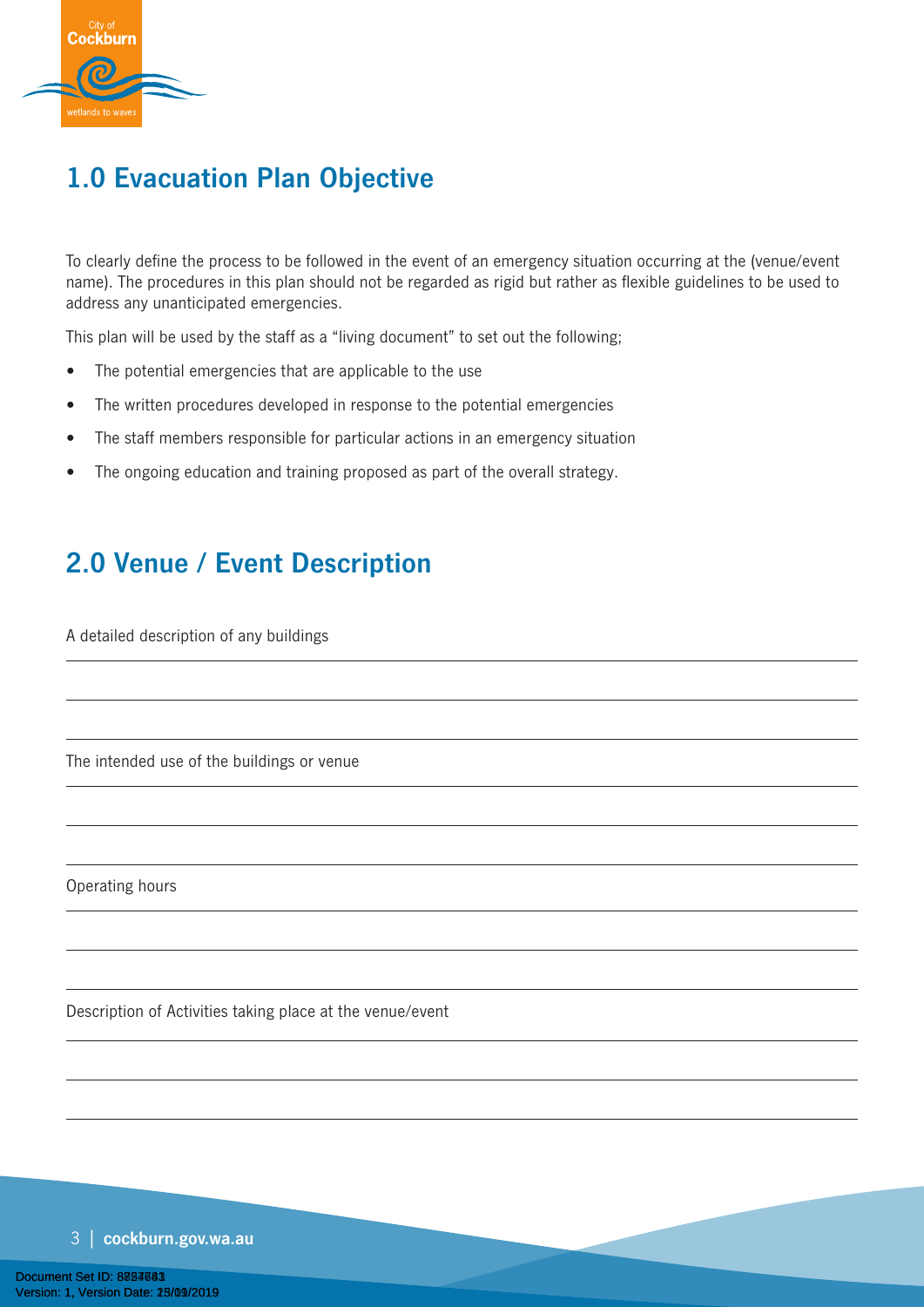

# **3.0 Scope**

This plan applies to the (name of venue/name of event) relating to the following emergency event scenarios;

Potential emergencies in the areas specified, have been identified as follows:

- A. General medical emergency
- B. Critical medical emergency
- C. Fire or explosion
- D. Gas leak
- E. Hazardous material spill
- F. Bomb threat.

Other more specific potential emergencies may include:

- G. Motor vehicle accident
- H. Electrocution
- I. Structure collapse.

### **3.3.1 Response Actions**

The above-mentioned threats may require one or more of the following responses:

- Evacuation of the area (fire, bomb threat, hazardous material spill, power failure)
- Evasive action (explosion)
- Containment of threat (chemical spill, gas leak)
- First aid treatment (medical emergency).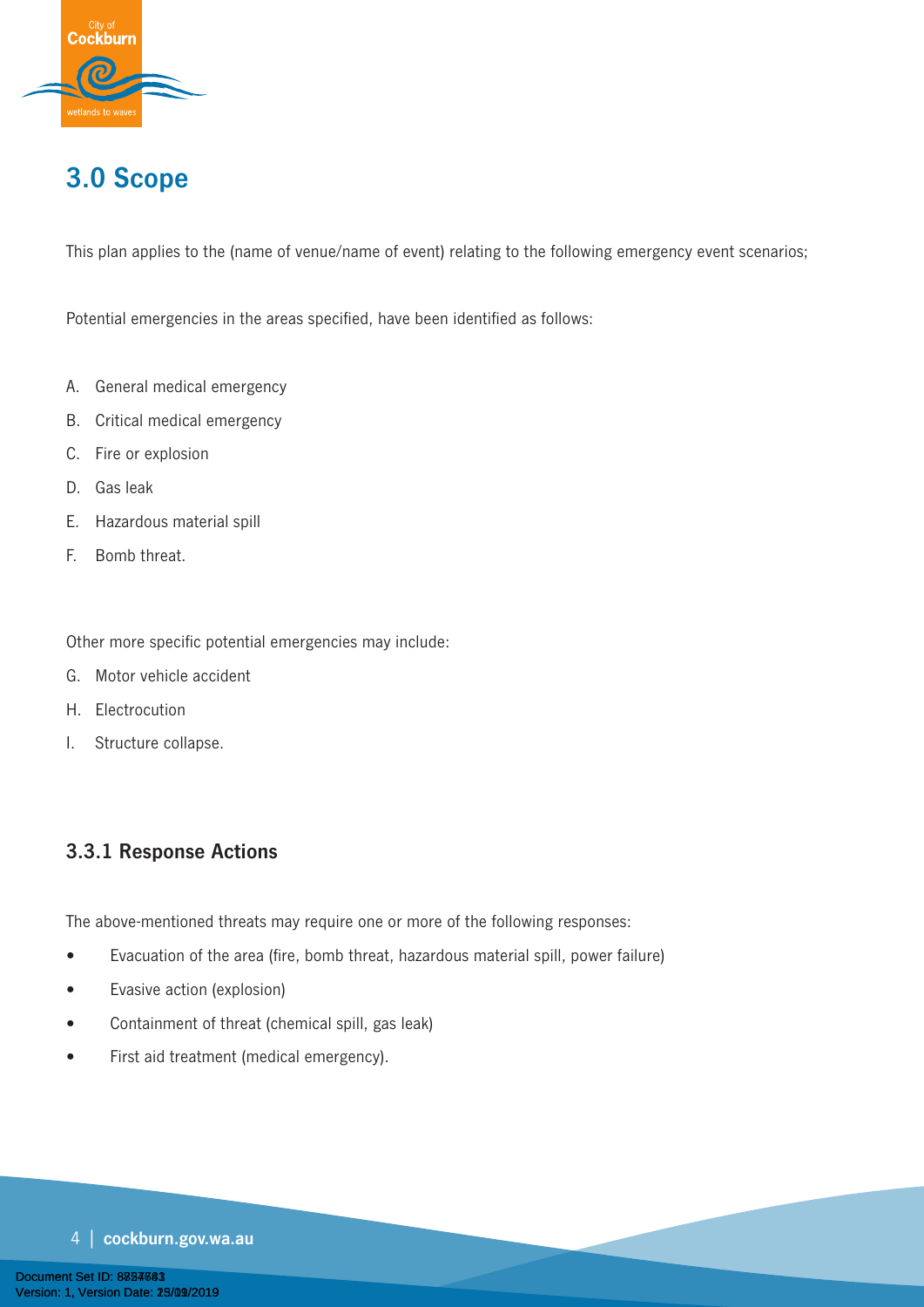

# **4.0 Emergency Preparation and Testing**

### **4.1 Training Requirements**

All personnel normally working in any of the areas identified through this plan shall be trained in the following emergency management information:

- The general information contained within this document
- The key personnel roles and responsibilities
- Emergency exit locations and paths
- Assembly point locations
- Fire fighting equipment locations
- The written procedures applicable to this building or venue for the emergency evacuation.

All staff will be asked, at the completion of the training, to sign a statement advising that they have read the emergency evacuation procedures, understood the emergency evacuation procedures, had any questions they had answered adequately by the organisation/manager/event organiser, and understand their responsibilities and role, in the event of an emergency.

### **4.2.1 Exercise Drills (Delete what is not applicable)**

Exercise drills will comprise of a walk through by the event organiser, who will ensure that all staff attending the event are aware of the evacuation procedure requirements.

### **4.3 Maintenance and testing of equipment (Delete what is not applicable)**

- Maintenance and testing of all Fire Detection Systems, smoke alarms and heat alarms, Fire Alarm Monitoring Systems, sound systems for emergency purposes and fire blankets to be conducted in accordance with AS  $1851 - 2006$  and be undertaken by a suitably qualified person  $($ intervals as detailed within AS 1851 – 2006
- Log books will be kept of all testing and maintenance carried out
- The hiring of equipment such as fire extinguishers will be undertaken from a reputable company and the equipment will be tagged, indicating its last service date.

### **4.4 Emergency Plan Review**

A review of the Emergency Plan will be undertaken immediately after the event.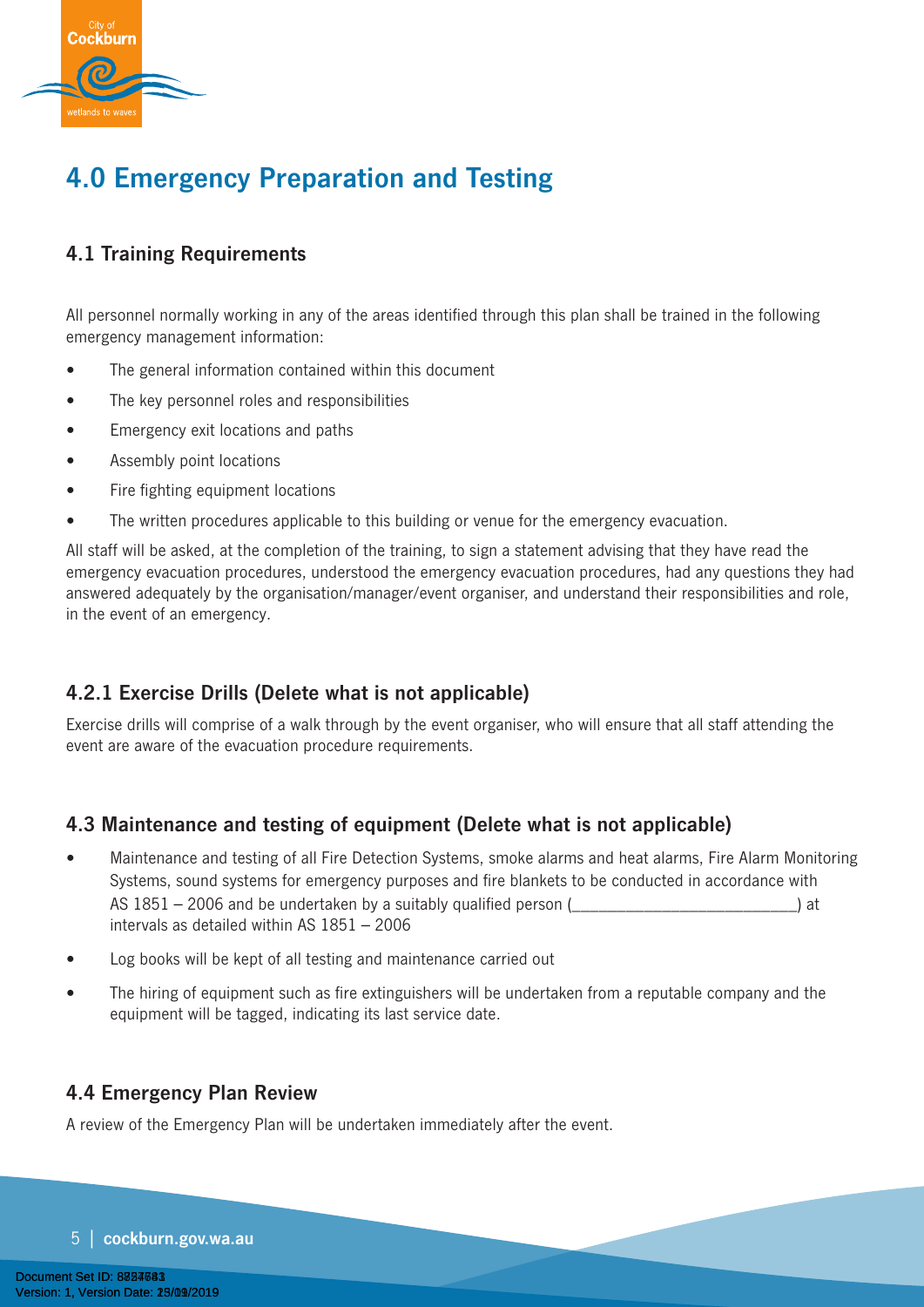

# **5.0 General Roles and Responsibilities**

The roles and responsibilities of personnel working at the premises / event are listed below;

#### **OH&S Emergency Planning Committee**

The OH&S Emergency Planning Committee consists of the following personnel;

| . .      |  |
|----------|--|
| <u>.</u> |  |
|          |  |

The OH&S Emergency Planning Committee will review the Emergency Plan, evaluate response to emergency drills, and will revise the plan as is required.

### **5.1 Chief Fire Warden (Normally Event Organiser)**

#### Name

- As required, evaluate the need for evacuation
- As required, initiate evacuation
- Activate security alarm if evacuation is required (if practicable)
- As required, contact Statutory Authorities, for example Fire, Ambulance and Police
- Account for all staff and patrons/customers in liaison with area wardens and the Emergency Services representative
- Evaluate, in conjunction with Emergency Services if building is safe prior to any staff or patrons/customers re-entering
- Document emergency situation, what happened, what was the outcome.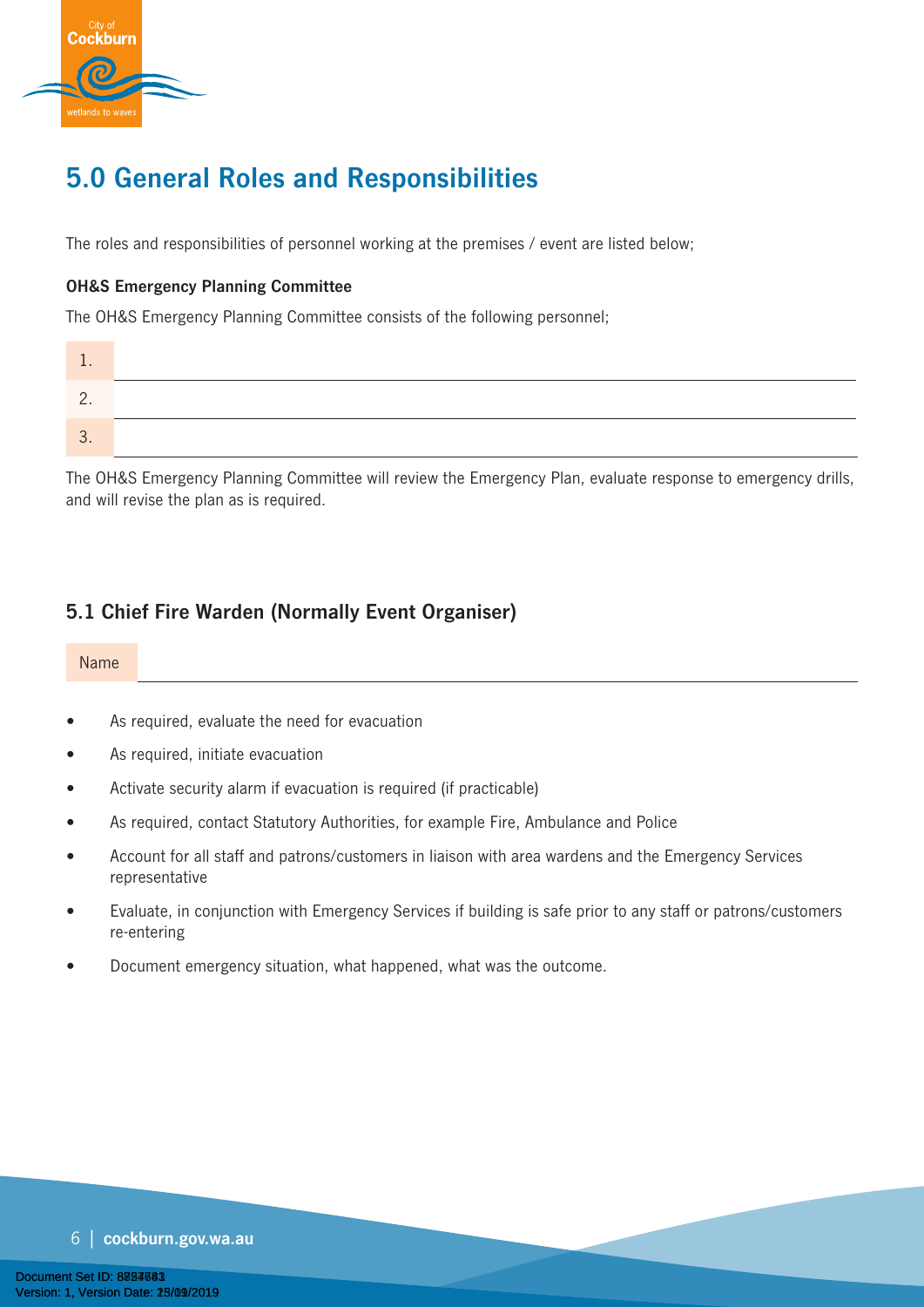

### **5.1.1 Area Warden/s (Normally Senior Staff)**



- Receive directions from the Chief Fire Warden
- Check all toilets
- Ensure that all personnel have been alerted that an evacuation is in progress
- Inform staff of the situation.

#### **5.1.2 Kitchen Warden**

- Ensure staff are evacuated, including checking staff areas
- Shut off all gas lines and turn off all electrical equipment, if safe to do so.

#### **5.1.3 First Aiders**

- Collect first aid kit
- Administer first aid on evacuated personnel/patrons as is required.

#### **5.1.4 All Staff**

- Report their presence to Chief Fire Wardens at the assembly area
- Not to leave the assembly area unless directed by the Chief Fire Warden
- Carry out tasks as directed by the Chief Fire Warden
- Contribute to debriefing.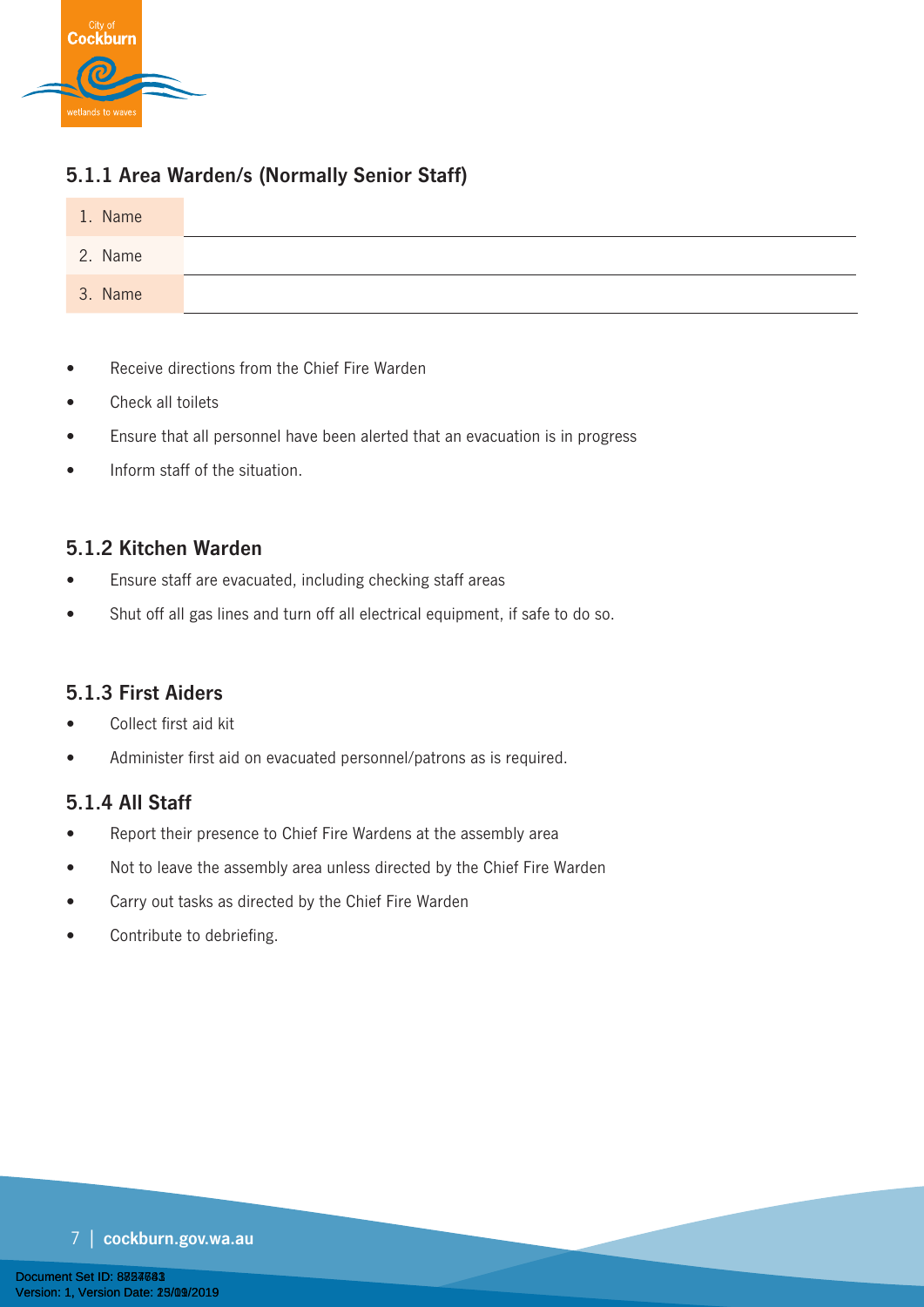

# **6.0 Emergency Response**

The objective of the emergency response procedures is to:

- Decrease the level of risk to life and property
- Control an incident, and minimise its effect
- Provide the basis for training people who may be involved in a workplace emergency

An Emergency Procedure Flowchart is shown in Appendix 4

The response expected of staff and management to potential incidents covered by this plan, include the following:

#### **6.1 Evacuation**

The Chief Fire Warden will take the following issues into consideration when determining if and when to evacuate:

- The severity of the incident
- The likelihood of escalation
- The incident becoming uncontrollable beyond the resources available.

Generic process of evacuation is shown below:

- 1. Reason for evacuation realised
- 2. Appropriate staff assess situation
- 3. Notification given to staff and patrons to evacuate to assembly points
- 4. Staff to render assistance as required, under direction of event organiser
- 5. Emergency Services notified of emergency
- 6. Staff to ensure venue is vacated (public areas, toilets, etc)
- 7. Await Emergency Services Assessment.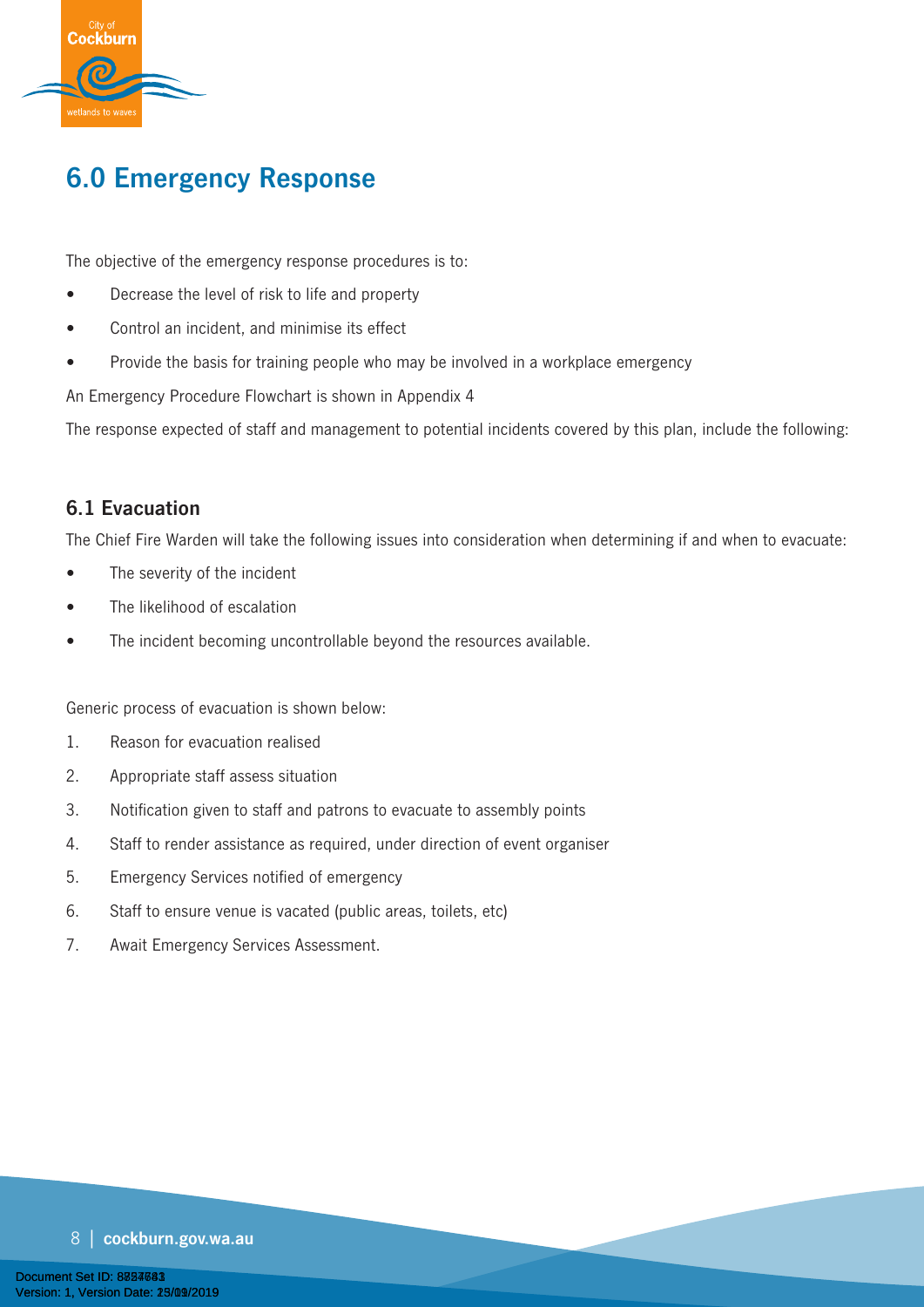

### **6.2 Evacuation Incidents**

The following emergency procedures shall be carried out in response to the specific emergencies of:

- Fire and explosion
- Medical emergency
- Hazardous material spill/leak
- Bomb threat.

### **6.3 Fire and Explosion**

Should you discover smoke or fire;

- Assess the situation and the potential for evacuation
- Remove anyone in the immediate vicinity, if it is safe to do so
- If trained in the use of fire extinguishers, and if fire or smoke is localised endeavour to extinguish the fire
- Notify the Chief Fire Warden
- Chief Fire Warden to assess situation, and commence evacuation if deemed necessary
	- Notify all patrons to leave the venue calmly and assemble at evacuation points
	- Notify stall operators and amusement operators of evacuation
	- Notify emergency services via 000.
- If trained in the use of fire extinguishers, the Chief Fire Warden may endeavour to extinguish the fire, with the assistance of other staff under his or her direction, only if it is deemed safe to do so by the Chief Fire Warden
- Staff to ensure that all patrons are moved towards the assembly points
- Await for Emergency Services to arrive and assess
- Await for the "ok" from Emergency Services before re-entering the building
- If safe to do so, allow the entry of patrons into the venue. If not, ensure no patrons re-enter the building
- Should any personal belongings of the patrons be within the building, (after the Emergency Services "ok" has been given) re-enter the building and obtain personal belongings.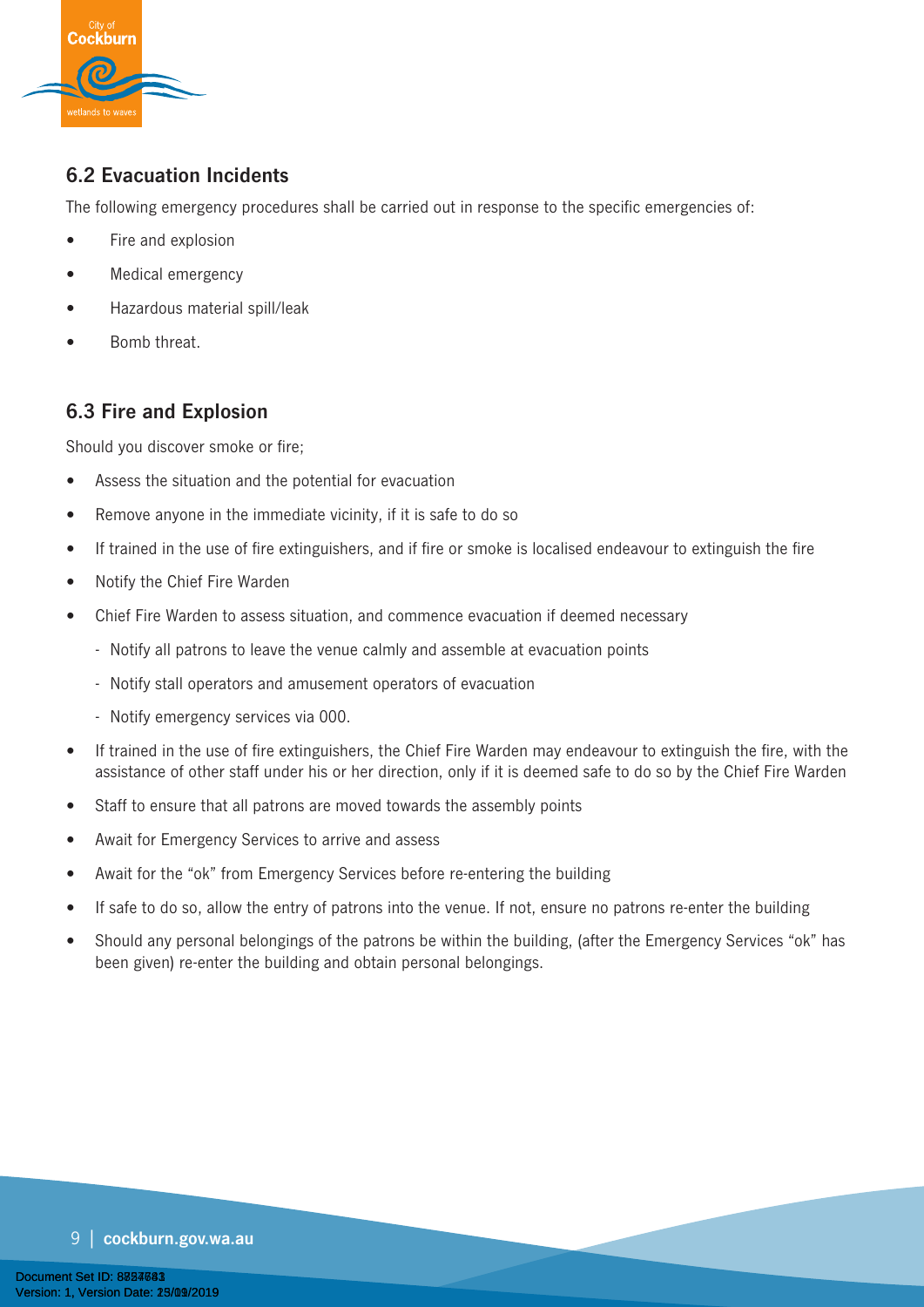

### **6.3.1 Location of fire extinguishers, fire blankets, hose reels**

| Fire extinguishers |  |
|--------------------|--|
| Fire blankets      |  |
| Hose reels         |  |

(These locations should be shown on the building site plan or Event Site plan and be attached to this document)

### **6.4 Medical Emergency**

Should a medical emergency occur, such as a heart attack, stroke, epileptic fit, seizure, burns etc:

- The first staff member on the scene should assess the situation and if they do not have first aid training, immediately notify the Manager, Event Organiser or Senior First Aid trained personnel
- Notify Emergency Services on 000, and request an ambulance
- Apply first aid as trained
	- A staff member to meet the Ambulance outside the venue, and take them to the medical emergency.
	- At least one staff member is to remain with the injured person until the Emergency Services personnel arrive and take control of the incident
	- Complete an incident/accident report form.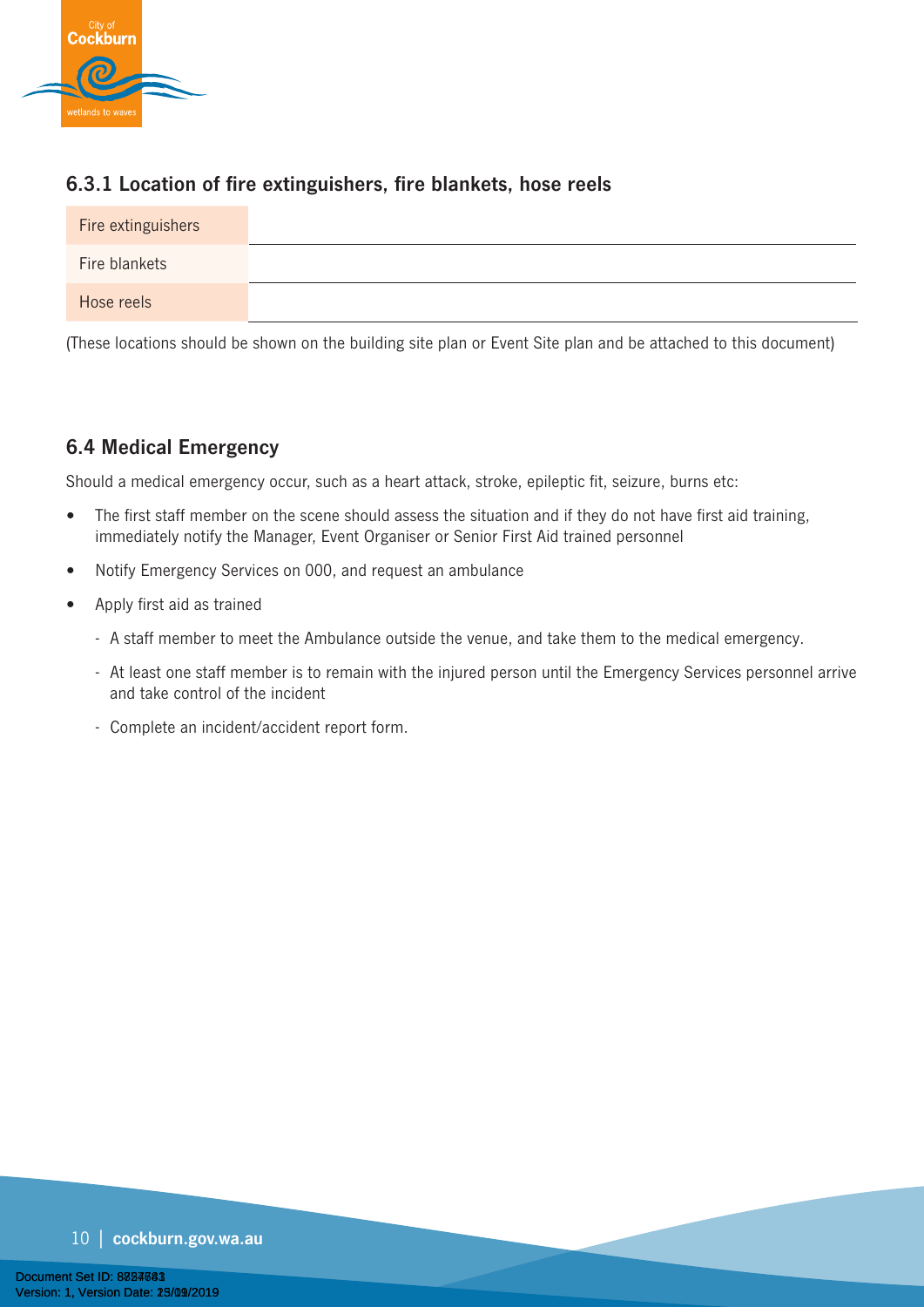

### **6.5 Hazardous Material Spill/Leak**

Hazardous substances stored on site, or that may come onto site for periods of time, consist of the following:

- Oils
- Gas
- Disinfectant/sanitiser/cleaning products
- Fuel (cars and service vehicles).

The procedure to be carried out must be as follows:

- Staff member who finds such a spill, or is notified by the public/patron of such a spill is to notify the Manager
- At the direction of the Manager, evacuate the building, if the nature of the spill warrants such an evacuation
- Identify the source and amount of any released materials and section off the area such that the public can't gain entry
- If necessary:
	- Notify DFES (Dept. of Fire & Emergency Services) 1300 657 209
	- Evacuation of part all of the building
	- Stop any further spill
	- Turn off electrical equipment/gas within the area of the spill
	- Soak up material using mop or similar and contain spilled material for disposal to an appropriate landfill facility
	- Manager to complete an incident report.

#### **6.6 Bomb Threat**

- Record nature of threat, and as many details as possible about the caller that may assist the Police in identifying them
- Evacuate the building/event as per the procedures above
- Call 000 and ask for Police assistance
- Should the Police request a search of the premises, the Manager only is to search the building
- Any suspicious packages are to be reported to the Police, and not disturbed
- When the area is considered safe to enter, and the Police advise it is safe to do so, staff may re-enter the building.

Important issues to remember when dealing with a bomb threat:

- Keep calm
- Keep the caller on the telephone as long as possible
- Let the caller speak and endeavour to record as much detail as possible.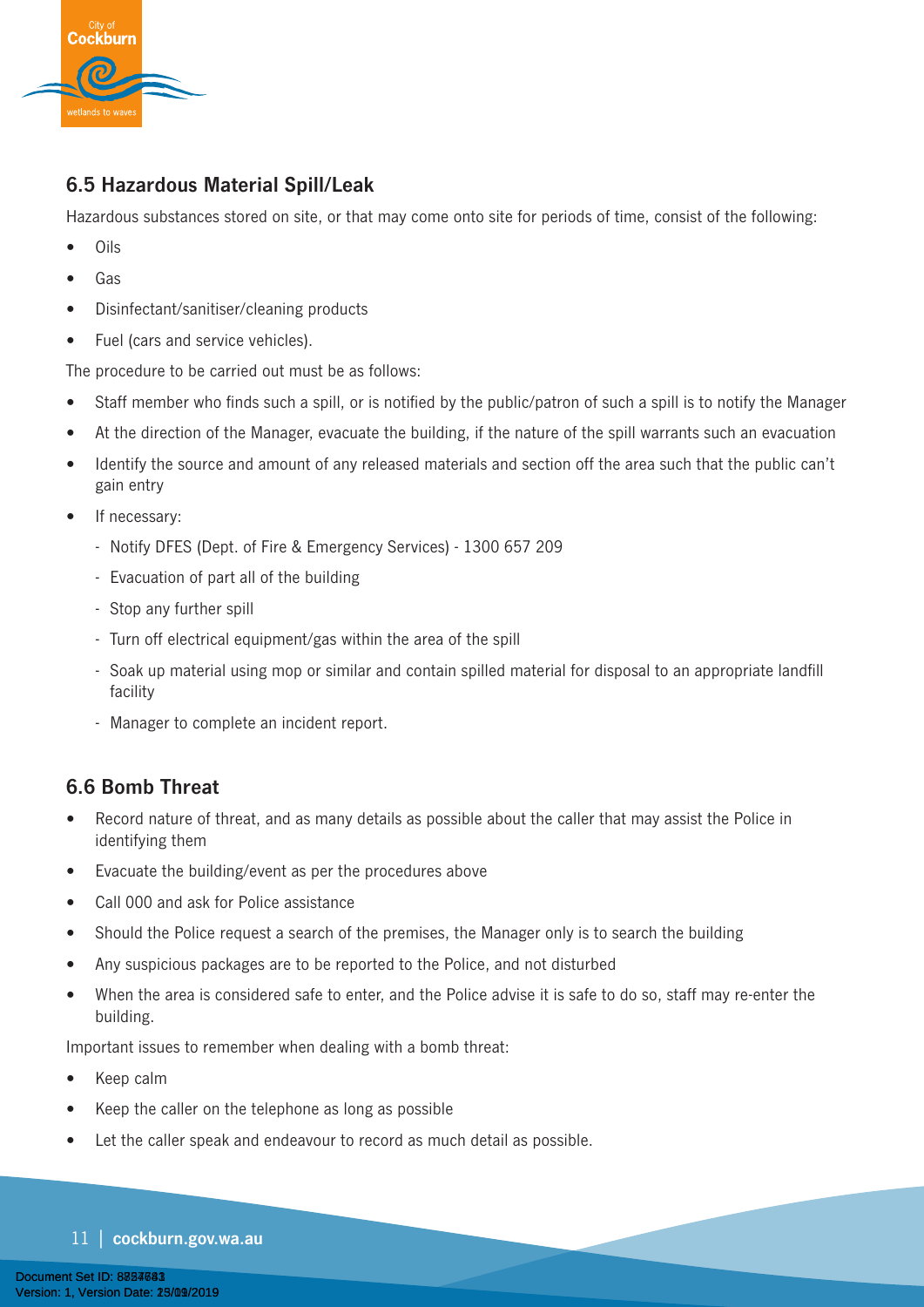

# **Appendix 1 List of Emergency Control Personnel**

(Those staff at the event, ie. event organiser, stallholders, amusement operators that will be required to take actions in the case of an emergency).

# **Appendix 2 List of Emergency Contacts**

| <b>Emergency Services</b> |              |
|---------------------------|--------------|
| Phone No.                 |              |
| <b>Emergency Services</b> |              |
| Phone No.                 |              |
| Ambulance/Fire/Police     | 000          |
| <b>Local Police</b>       | 131 444      |
| City of Cockburn Rangers  | 08 9411 3444 |
| Poisons Information       | 13 11 26     |
| CoSafe                    | 1300 267 233 |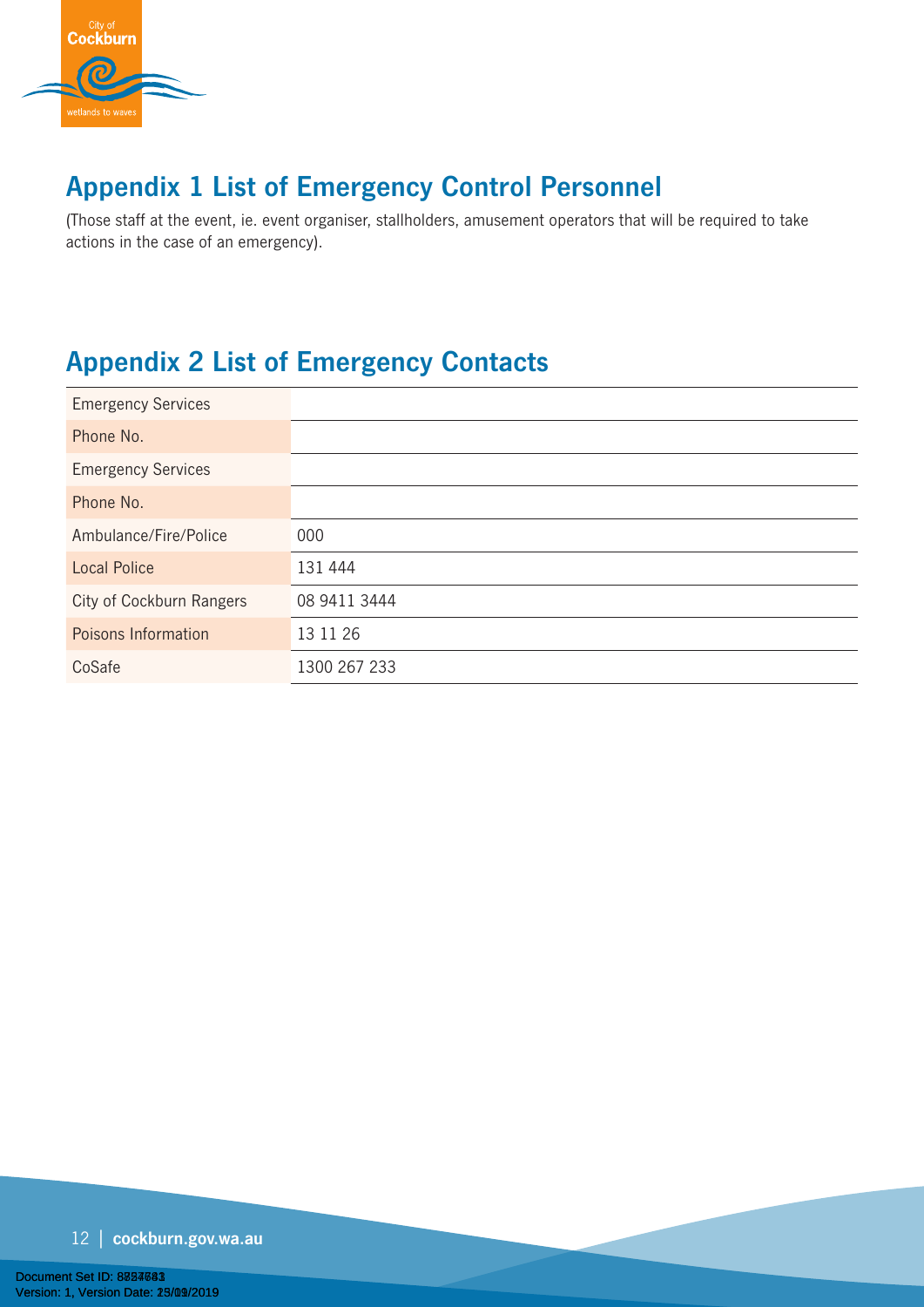

# **Appendix 3 Floor Plan**

(Event Site Plan) showing location of Assembly Points.